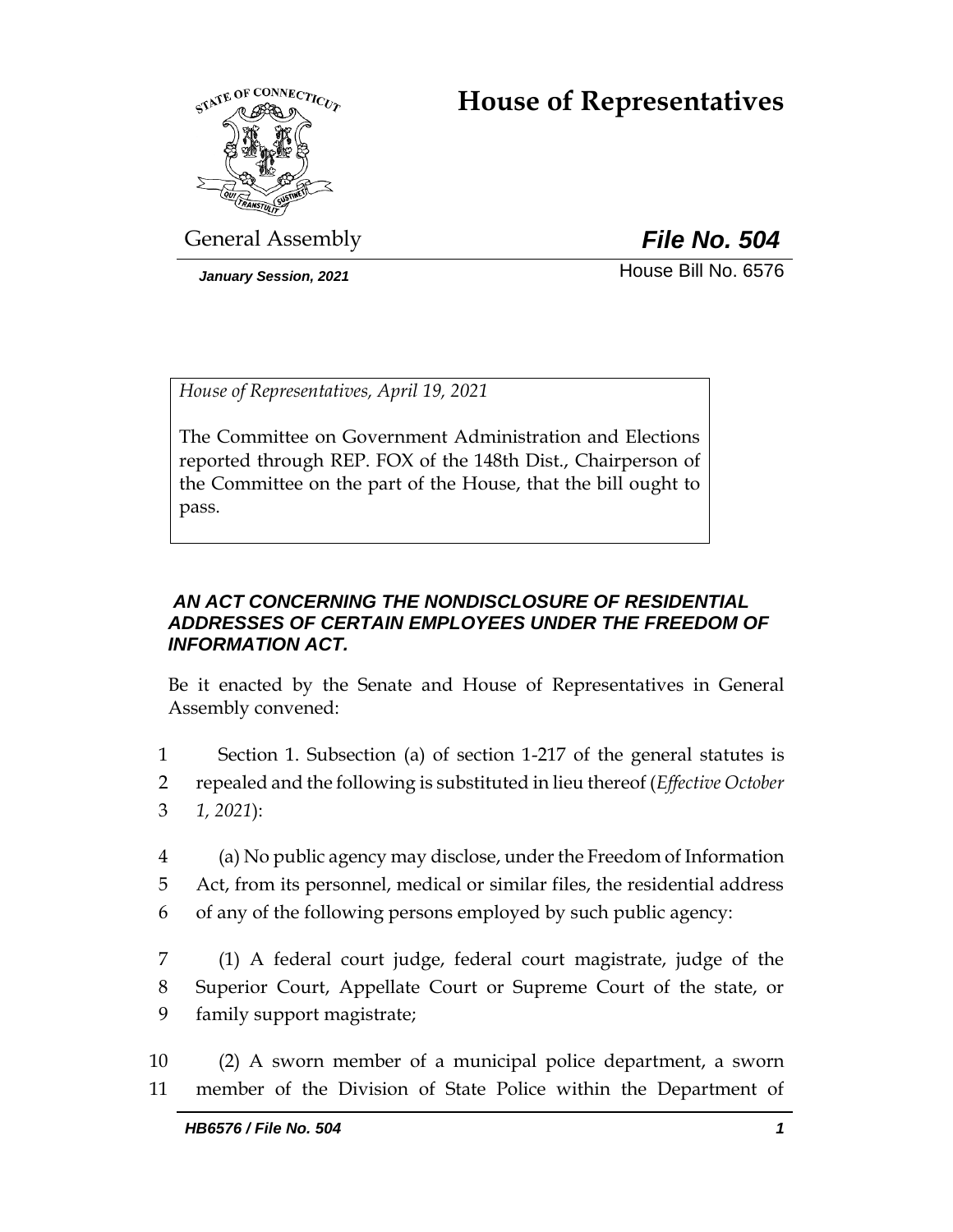| 12<br>13       | Emergency Services and Public Protection or a sworn law enforcement<br>officer within the Department of Energy and Environmental Protection;                                         |                 |            |
|----------------|--------------------------------------------------------------------------------------------------------------------------------------------------------------------------------------|-----------------|------------|
| 14             | (3) An employee of the Department of Correction;                                                                                                                                     |                 |            |
| 15<br>16       | (4) An attorney-at-law who represents or has represented the state in<br>a criminal prosecution;                                                                                     |                 |            |
| 17<br>18<br>19 | (5) An attorney-at-law who is or has been employed by the Division<br>of Public Defender Services or a social worker who is employed by the<br>Division of Public Defender Services; |                 |            |
| 20             | (6) An inspector employed by the Division of Criminal Justice;                                                                                                                       |                 |            |
| 21             | (7) A firefighter;                                                                                                                                                                   |                 |            |
| 22             | (8) An employee of the Department of Children and Families;                                                                                                                          |                 |            |
| 23             | (9) A member or employee of the Board of Pardons and Paroles;                                                                                                                        |                 |            |
| 24             | (10) An employee of the judicial branch;                                                                                                                                             |                 |            |
| 25<br>26       | (11) An employee of the Department of Mental Health and Addiction<br>Services who provides direct care to patients; [or]                                                             |                 |            |
| 27<br>28       | (12) A member or employee of the Commission on Human Rights<br>and Opportunities. [.] or                                                                                             |                 |            |
| 29             | (13) An employee of the office of the Attorney General.<br>This act shall take effect as follows and shall amend the following<br>sections:                                          |                 |            |
|                |                                                                                                                                                                                      |                 |            |
|                | Section 1                                                                                                                                                                            | October 1, 2021 | $1-217(a)$ |

# *GAE Joint Favorable*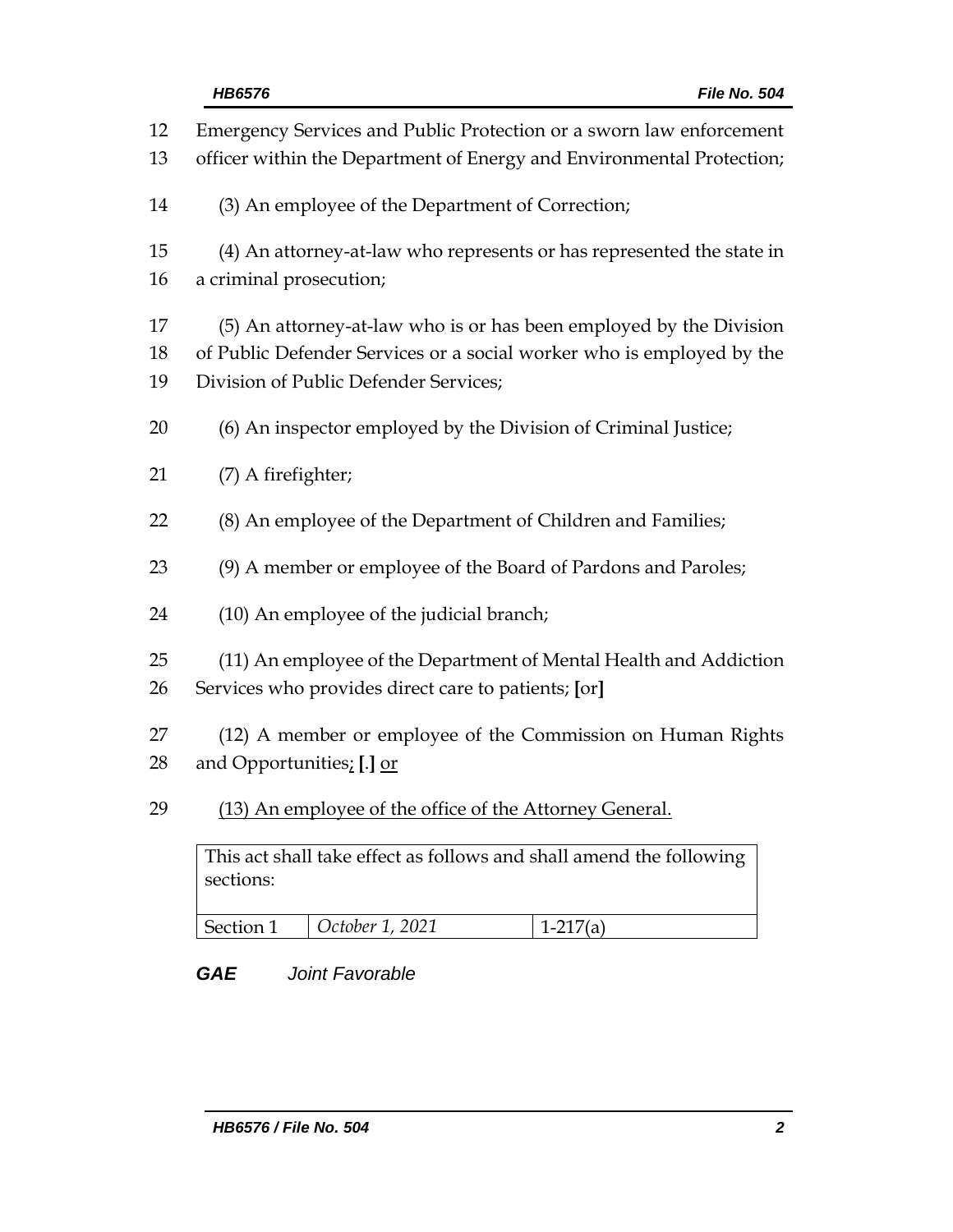*The following Fiscal Impact Statement and Bill Analysis are prepared for the benefit of the members of the General Assembly, solely for purposes of information, summarization and explanation and do not represent the intent of the General Assembly or either chamber thereof for any purpose. In general, fiscal impacts are based upon a variety of informational sources, including the analyst's professional knowledge. Whenever applicable, agency data is consulted as part of the analysis, however final products do not necessarily reflect an assessment from any specific department.*

## *OFA Fiscal Note*

*State Impact:* None

*Municipal Impact:* None

#### *Explanation*

This bill, which adds Attorney General employees to the list of individuals covered by the Freedom of Information Act's limitation on disclosing the covered individuals' home addresses, has no fiscal impact.

*The Out Years*

*State Impact:* None *Municipal Impact:* None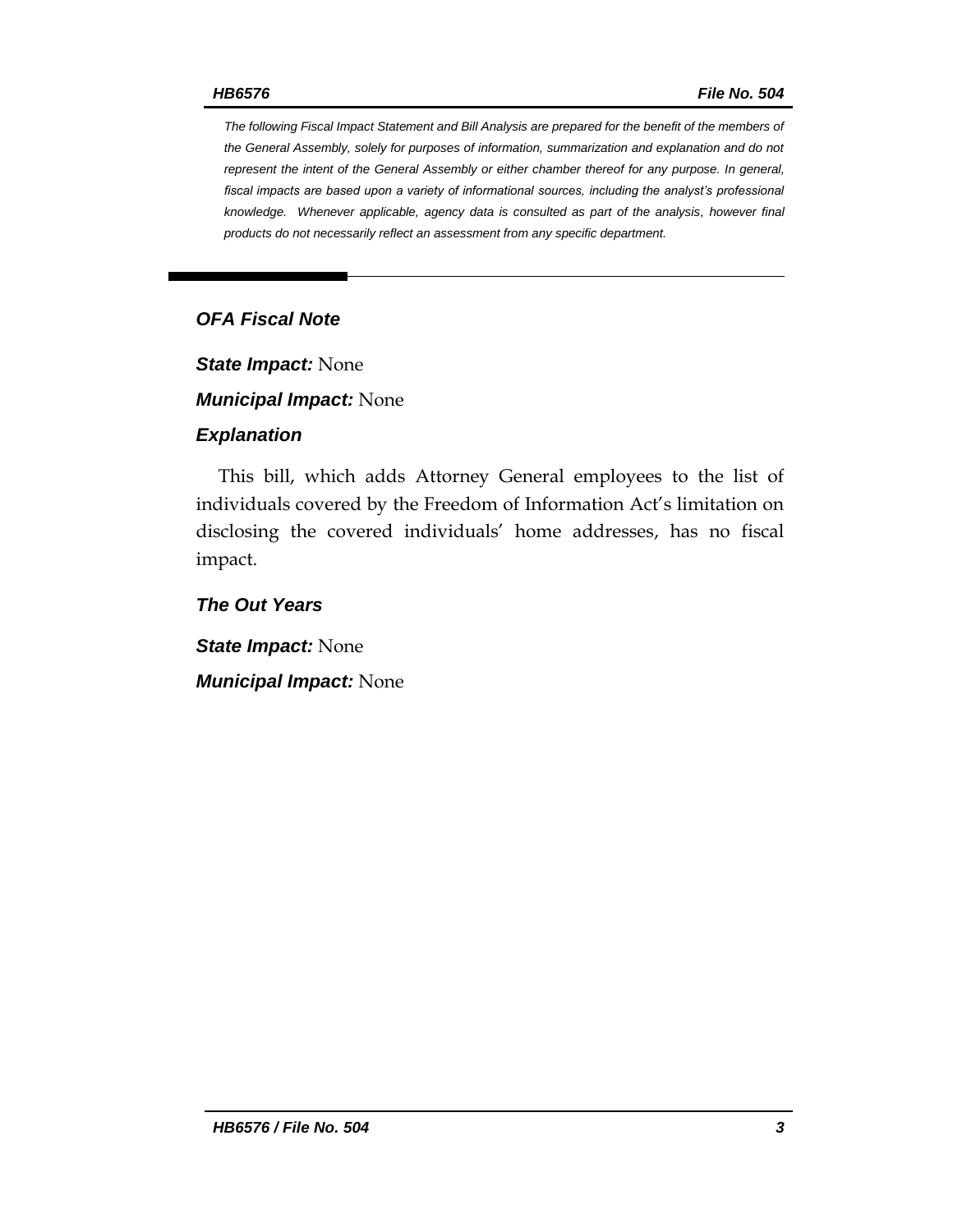# **OLR Bill Analysis HB 6576**

#### *AN ACT CONCERNING THE NONDISCLOSURE OF RESIDENTIAL ADDRESSES OF CERTAIN EMPLOYEES UNDER THE FREEDOM OF INFORMATION ACT.*

#### **SUMMARY**

This bill adds Office of the Attorney General (OAG) employees to the list of individuals covered by the Freedom of Information Act's (FOIA) limitation on disclosing the covered individuals' home addresses (see BACKGROUND). In doing so, it prohibits OAG from disclosing its employees' home addresses from the office's personnel, medical, or similar files.

The bill also allows OAG employees to request address confidentiality from other public agencies (and from OAG with respect to records besides those described above). To do so, OAG employees must follow existing law's procedures for other covered individuals, including submitting a written request to the agency and providing it with his or her business address.

Such an agency that receives a FOIA request concerning an OAG employee must redact his or her home address only from records provided in response to a request that specifically names the covered individual. Additionally, the agency must make reasonable redaction efforts from (1) an existing list derived from a readily accessible electronic database and (2) any list that the agency voluntarily creates in response to a request for disclosure. The law permits disclosure of a covered individual's residential address in any other type of record (other than OAG's personnel, medical, or similar files, as described above).

As under existing law for other covered individuals, the disclosure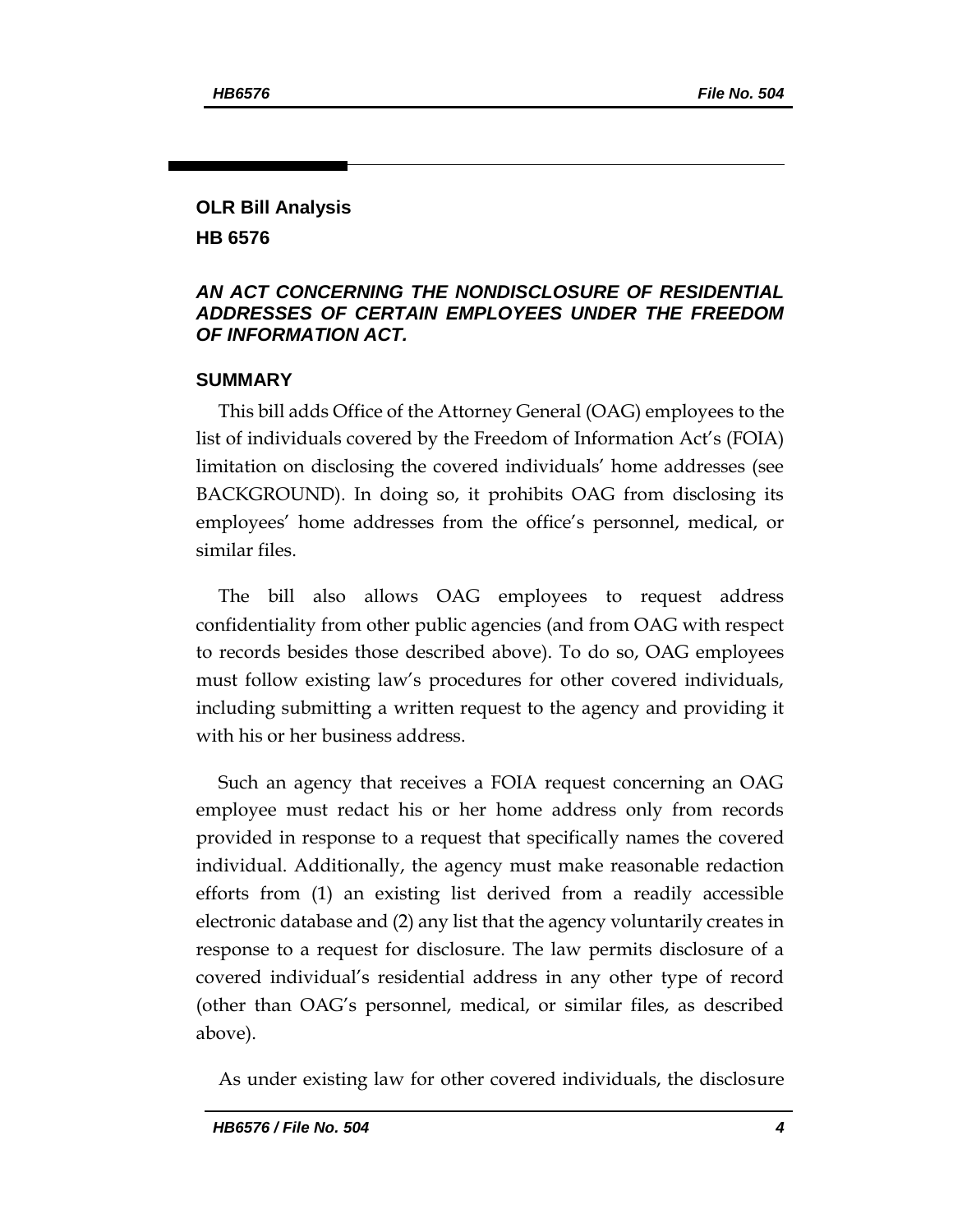prohibition also does not apply to home addresses of OAG employees contained in (1) documents eligible to be recorded in municipal land records; (2) any list required by the state's election laws (e.g., voter registry lists, petition forms, logs of absentee ballot applications); or (3) municipal grand lists.

EFFECTIVE DATE: October 1, 2021

## **BACKGROUND**

#### *Covered Individuals*

The following public officials and employees are covered by FOIA's home address disclosure limitation:

- 1. federal court judges and magistrates;
- 2. Connecticut Superior and Appellate Court judges, Supreme Court justices, and family support magistrates;
- 3. sworn members of municipal police departments or the State Police and sworn law enforcement officers in the Department of Energy and Environmental Protection;
- 4. employees of the Judicial Branch and the departments of Correction and Children and Families;
- 5. attorneys who represent or have represented the state in a criminal prosecution;
- 6. attorneys who are or have been employed by the Public Defender Services Division and social workers employed by the division;
- 7. Division of Criminal Justice inspectors;
- 8. firefighters;
- 9. members and employees of the Board of Pardons and Paroles and the Commission on Human Rights and Opportunities; and
- 10. Department of Mental Health and Addiction Services employees